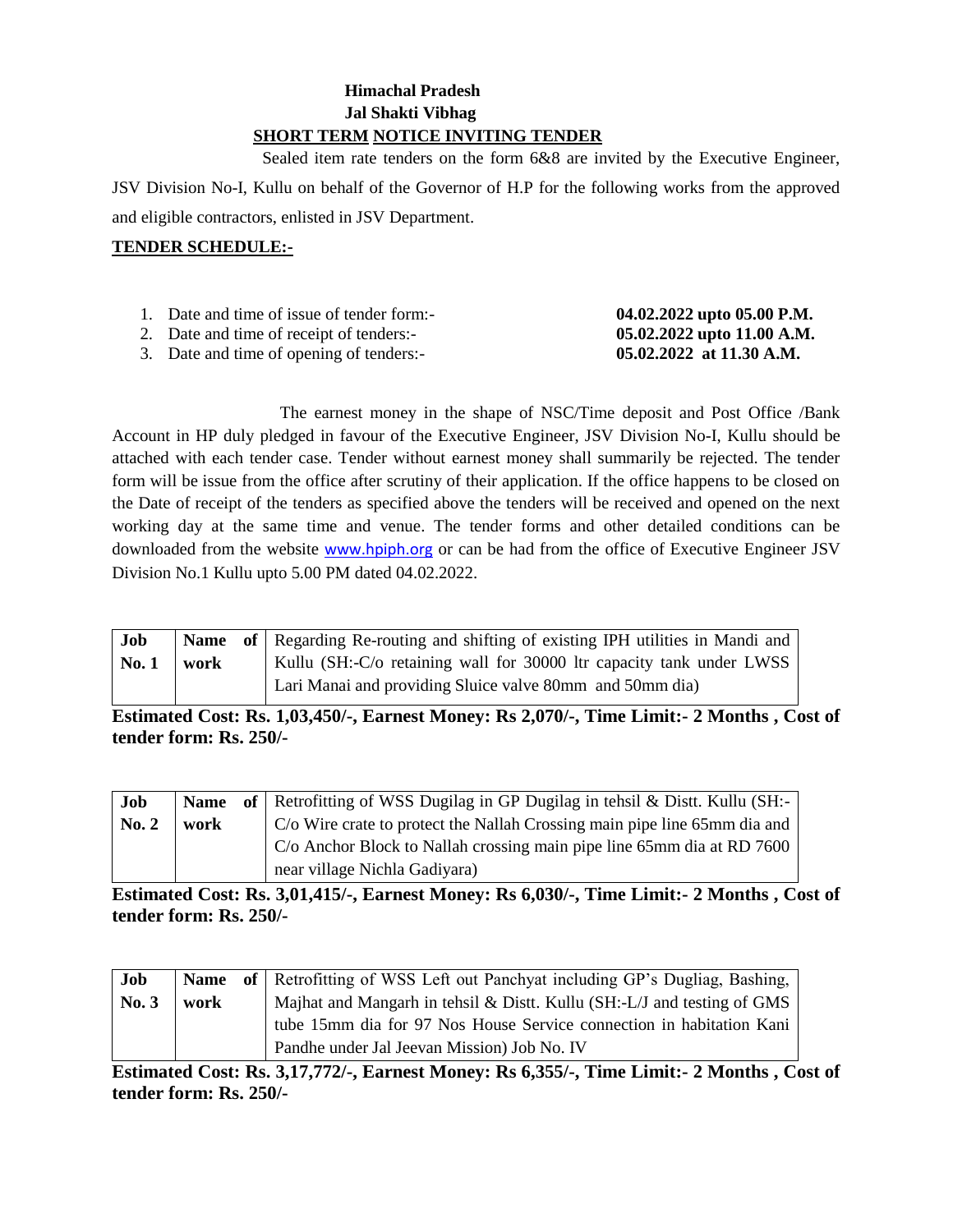| Job   | <b>Name</b> | of Improvement of WSS Benchi in tehsil and Distt. Kullu (SH:-Laying |
|-------|-------------|---------------------------------------------------------------------|
| No. 4 | work        | jointing and testing of GI pipe 50mm dia at RD 0 to 545 (Node D-    |
|       |             | D32)=545 Rmt, 40mm dia at RD 1370 to 2475 (Node D14-E) = 1105 Rmt,  |
|       |             | 20mm dia at RD 0 to 490 (Node E-E5)=490 Rmt. RD 0 to 455 (Node E3-  |
|       |             | E9)=455 Rmt. And 15mm dia at RD 490 to 795 (Node E5-E6)=305 Rmt.    |

**Estimated Cost: Rs. 2,79,524/-, Earnest Money: Rs 5,600/-, Time Limit:- 2 Months , Cost of tender form: Rs. 250/-**

| Job             |      | <b>Name</b> of Restoration of rain damages to WSS Mashana in GP Mashana in tehsil and |
|-----------------|------|---------------------------------------------------------------------------------------|
| $\mathbf{No.}5$ | work | Distt. Kullu (SH:-Laying, jointing and testing for inter-linking for new              |
|                 |      | source through GI pipe 32mm dia at RD = $0/0$ to 4500=4500 Rmt)                       |

**Estimated Cost: Rs. 3,43,662/-, Earnest Money: Rs 6,900/-, Time Limit:- 2 Months , Cost of tender form: Rs. 250/-**

| Job     |      | Name of Improvement of WSS Old Manali in GP Old Manali in Tehsil Manali  |
|---------|------|--------------------------------------------------------------------------|
| No. $6$ | work | Distt. Kullu (SH:-Excavation laying jointing and testing of GMS tube (L) |
|         |      | 32mm dia from storage tank to at RD 800 to 20mm dia at RD 1080/0 to      |
|         |      | 235)                                                                     |

**Estimated Cost: Rs. 1,36,441/-, Earnest Money: Rs 2,730/-, Time Limit:- 2 Months , Cost of tender form: Rs. 250/-**

| Job          |      | Name of Restoration of WSS Phatti Burwa in GP Burwa Tehsil Manli Distt. Kullu |
|--------------|------|-------------------------------------------------------------------------------|
| <b>No. 7</b> | work | (SH:-Change of alignment Excavation dismentaling and relaying open laid       |
|              |      | 50mm dia (in Armay area) and 40mm dia (On road)                               |

**Estimated Cost: Rs. 2,54,323/-, Earnest Money: Rs 5,086/-, Time Limit:- 2 Months , Cost of tender form: Rs. 250/-**

| Job          |      | Name of Restoration of rain damages to WSS Dalaran Deothi Nashala in tehsil |
|--------------|------|-----------------------------------------------------------------------------|
| <b>No. 8</b> | work | Manali Distt. Kullu (SH:-Dismentaling, changing the alignment relaying,     |
|              |      | laying, jointing and testing of GMS tube 40mm dia at RD 0 to 390 $\&$       |
|              |      | 25mm dia at RD 2260 /0 to 240)                                              |

**Estimated Cost: Rs. 1,16,497/-, Earnest Money: Rs 2,330/-, Time Limit:- 2 Months , Cost of tender form: Rs. 250/-**

| Job   |      | Name of Restoration of rain damages to WSS Khakhnal in TehsilManali Distt. |
|-------|------|----------------------------------------------------------------------------|
| No. 9 | work | Kullu (SH:-Jacketing of RCC water storage tank 30000 ltr capacity and C/   |
|       |      | retaining wall to protect the storage tank)                                |

**Estimated Cost: Rs. 1,84,520/-, Earnest Money: Rs 3,690/-, Time Limit:- 2 Months , Cost of tender form: Rs. 250/-**

| Job       |      | <b>Name</b> of A/R & M/O WSS Phatti Burwa in Tehsil Manali dist. Kullu HP (SH:- |
|-----------|------|---------------------------------------------------------------------------------|
| No.       | work | Operation, running repair and maintenance of water supply scheme from           |
| <b>10</b> |      | source to tail end which includes various civil structure, storage tanks,       |
|           |      | gravity main and distribution system for six months)                            |

**Estimated Cost: Rs. 2,78,745/-, Earnest Money: Rs 5,574/-, Time Limit:- 2 Months , Cost of tender form: Rs. 250/-**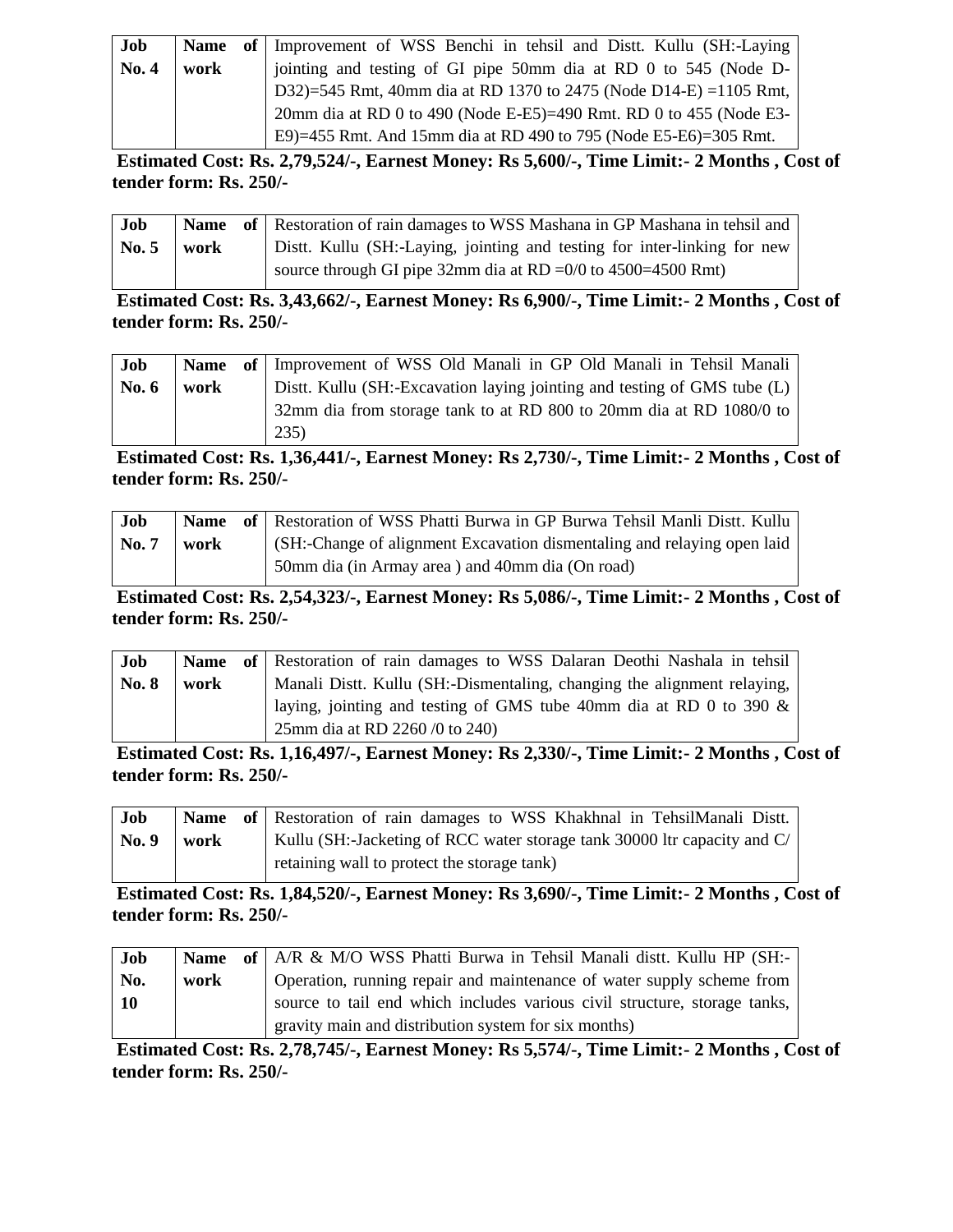| Job  |      | <b>Name</b> of Providing sewerage facility to Marhi in tehsil Malali Distt. Kullu HP (SH:- |
|------|------|--------------------------------------------------------------------------------------------|
| No.  | work | Providing and installing of 62.50 KVA Generato set 3 Phase 415 volts                       |
| - 11 |      | with AFM panel (TATA make) and other accessories)                                          |

**Estimated Cost: Rs. 4,92,007/-, Earnest Money: Rs 9,840/-, Time Limit:- 2 Months , Cost of tender form: Rs. 250/-**

| Job |      | <b>Name</b> of Providing sewerage facility to Eco-Friendly market at Marhi in tehsil |
|-----|------|--------------------------------------------------------------------------------------|
| No. | work | Manali DisttKullu (SH:-C/o DG Room at Marhi)                                         |
| -12 |      |                                                                                      |

**Estimated Cost: Rs. 3,24,101/-, Earnest Money: Rs 6,482/-, Time Limit:- 2 Months , Cost of tender form: Rs. 250/-**

| Job |      | <b>Name of</b>   A/R & M/O Sewerage Scheme Manali Town (SH:-Excavation laying) |
|-----|------|--------------------------------------------------------------------------------|
| No. | work | i jointing and testing of DI pipe $150 \text{ mm}$ dia and C/o brick manhole   |
| 13  |      | chamber 4 Nos at Bhajogi ward No. 2)                                           |

**Estimated Cost: Rs. 1,35,967/-, Earnest Money: Rs 2,719/-, Time Limit:- 3 Months , Cost of tender form: Rs. 250/-**

| Job |      | <b>Name</b> of   A/R & M/O sewerage scheme Manali Town (SH:-C/o Brick manhole |
|-----|------|-------------------------------------------------------------------------------|
| No. | work | chamber 3 Nos at Village Balsari & Nos at village Reunsi Total=5 nos)         |
|     |      |                                                                               |

**Estimated Cost: Rs. 1,15,057/-, Earnest Money: Rs 2,301/-, Time Limit:- 2 Months , Cost of tender form: Rs. 250/-**

| Job | <b>Name</b> | of Retrofitting of WSS left out Panchayts (Phase-III) GP Dunkhari Gahar, |
|-----|-------------|--------------------------------------------------------------------------|
| No. | work        | Phallan, Mashana and Kothi Sari in tehsil & Distt. Kullu (SH:-Providing  |
| 15  |             | house service connection to each house of Habitian Kalang=19 Nos,        |
|     |             | Kringcha=14 Nos, Kungunal=3 nos Sarahan=2 nos and Shallang= 4 nos of     |
|     |             | GP Dukhari Gahar)                                                        |

**Estimated Cost: Rs. 1,15,199/-, Earnest Money: Rs 2,350/-, Time Limit:- 2 Months , Cost of tender form: Rs. 250/-**

| Job               |      | <b>Name</b> of Retrofitting of WSS left out Panchayts (Phase-III) GP Dunkhari Gahar, |
|-------------------|------|--------------------------------------------------------------------------------------|
| No.               | work | Phallan, Mashana and Kothi Sari in tehsil & Distt. Kullu (SH:- Providing             |
| $\blacksquare$ 16 |      | house service connection to each house of habitiaoth Garamand-I = 39 nos             |
|                   |      | of GP Dukhari Gahar and Dingding $=2$ Nos, Pashani $=8$ Nos in GP                    |
|                   |      | Mashana)                                                                             |

**Estimated Cost: Rs. 1,34,399/-, Earnest Money: Rs 2,700/-, Time Limit:- 2 Months , Cost of tender form: Rs. 250/-**

| Job        |      | Name of Retrofitting of WSS left out Panchayts (Phase-III) GP Dunkhari Gahar, |
|------------|------|-------------------------------------------------------------------------------|
| No.        | work | Phallan, Mashana and Kothi Sari in tehsil & Distt. Kullu (SH:- Providing      |
| $\vert$ 17 |      | house service connection to each house of habitation Kukhari Gahar = 41       |
|            |      | Nos of GP Dukhari Gahar)                                                      |

**Estimated Cost: Rs. 1,12,456/-, Earnest Money: Rs 2,250/-, Time Limit:- 2 Months , Cost of tender form: Rs. 250/-**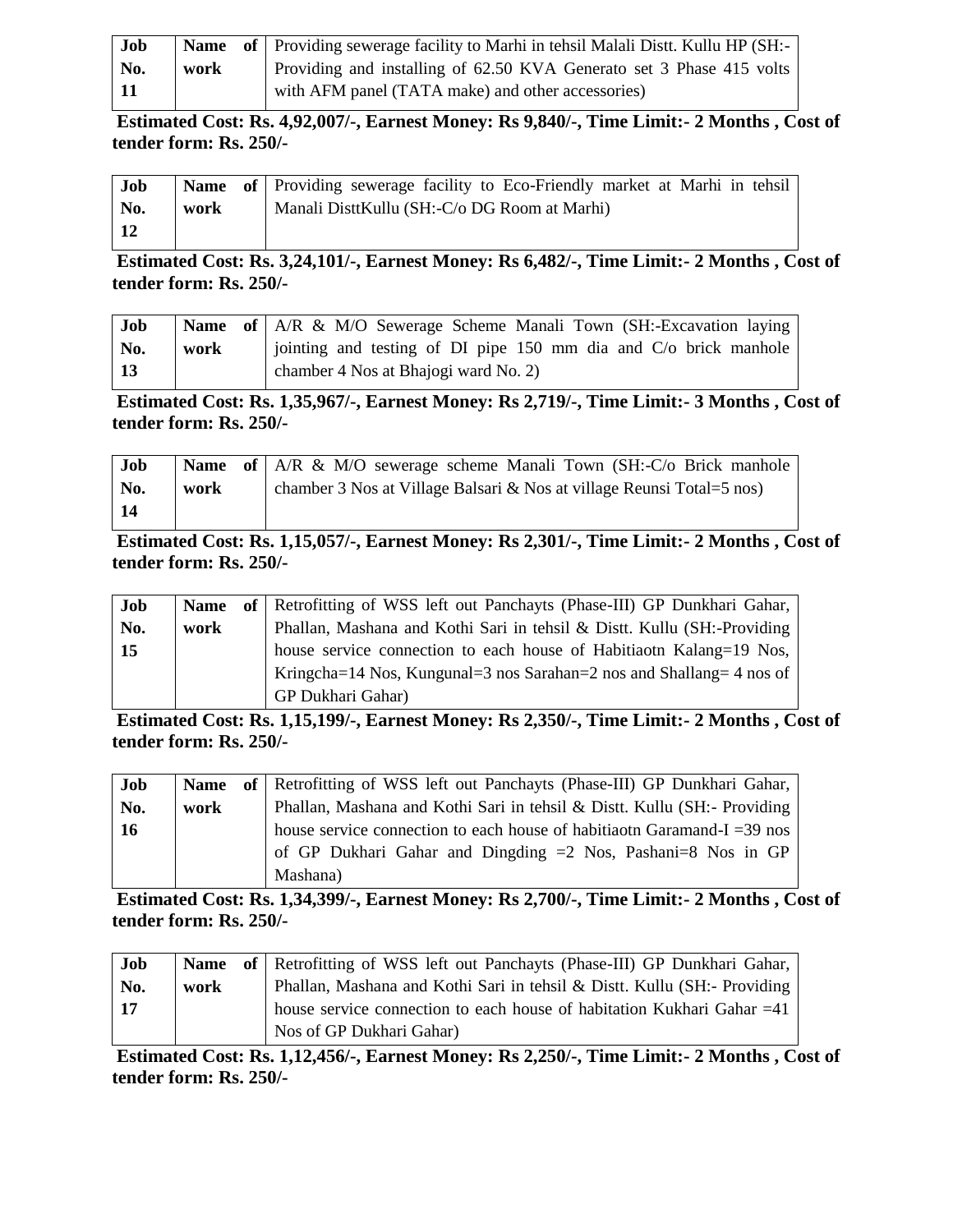| Job |      | <b>Name</b> of $\vert$ C/o Command Area Development work for LIS Kharahal in tehsil & Distt. |
|-----|------|----------------------------------------------------------------------------------------------|
| No. | work | Kullu (SH:-C/o Retaining wall R/R Masonary 1:6 CC channel 1:3:6 C/o                          |
| -18 |      | Sub outlet chamber at Jaipur, Kinja Gharakad and Angu Dobhi and C/o                          |
|     |      | <b>RCC Sub Outlet chamber)</b>                                                               |

**Estimated Cost: Rs. 4,83,618/-, Earnest Money: Rs 9,680/-, Time Limit:- 2 Months , Cost of tender form: Rs. 250/-**

| Job |      | Name of   Restoration of sewerage scheme Kullu Town (SH:-C/o Wire crate for |
|-----|------|-----------------------------------------------------------------------------|
| No. | work | protection of main tunk sewer line Nr. SSB colony and Loran RD $0$ to 45)   |
| 19  |      |                                                                             |

**Estimated Cost: Rs. 3,49,126/-, Earnest Money: Rs 7,000/-, Time Limit:- 2 Months , Cost of tender form: Rs. 250/-**

| Job       | <b>Name</b> | of   A/R & M/O LWSS Chansari, Seogi Kinja Banotar in GP Chowki Dobhi in        |
|-----------|-------------|--------------------------------------------------------------------------------|
| No.       | work        | tehsil and Distt. Kullu (SH:-Supplying, errection, installation and testing of |
| <b>20</b> |             | submersible pump set 3 HP and 1.5 HP and Submersible starter, Capcitor         |
|           |             | and foot valve etc. in various schemes in kharahal section)                    |

**Estimated Cost: Rs. 1,12,733/-, Earnest Money: Rs 2,300/-, Time Limit:- 2 Months , Cost of tender form: Rs. 250/-**

| Job |      | <b>Name</b> of Regarding Re-routing and shifting of existing IPH utilities in Mandi and |
|-----|------|-----------------------------------------------------------------------------------------|
| No. | work | Kullu Distt. (SH:-Supplying of Submersible pumpset and providing and                    |
| -21 |      | fixing of 25HP control panel at LWSS Banotar)                                           |

**Estimated Cost: Rs. 2,09,413/-, Earnest Money: Rs 4,200/-, Time Limit:- 2 Months , Cost of tender form: Rs. 250/-**

| Job |      | <b>Name of</b> Operation and maintenance of Divisional water testing Laboratory at |  |
|-----|------|------------------------------------------------------------------------------------|--|
| No. | work | Katrain in tehsil & Distt. Kullu                                                   |  |
| -22 |      |                                                                                    |  |

**Estimated Cost: Rs. 3,23,579/-, Earnest Money: Rs 6,500/-, Time Limit:- 12 Months , Cost of tender form: Rs. 250/-**

| Job |      | <b>Name</b> of   A/R & M/O LWSS Chansari Seogi Kinja in Tehsil and Distt. Kullu (SH:- |
|-----|------|---------------------------------------------------------------------------------------|
| No. | work | Rewinding of Motor Crompton Greaves make and starter of 125.00 HP Set                 |
| -23 |      | 3 and other electrical and mechanical items)                                          |

**Estimated Cost: Rs. 2,20,976/-, Earnest Money: Rs 4,420/-, Time Limit:- 2 Months , Cost of tender form: Rs. 250/-**

| Job             |      | <b>Name</b> of   A/R & M/O WSS Kharahal section in tehsil & Distt. Kullu (SH:- Painting |
|-----------------|------|-----------------------------------------------------------------------------------------|
| No.             | work | and writing of sign board in various storage tank in Kharahal Section)                  |
| $\overline{24}$ |      |                                                                                         |

**Estimated Cost: Rs. 2,30,852/-, Earnest Money: Rs 4,700/-, Time Limit:- 1 Months , Cost of tender form: Rs. 250/-**